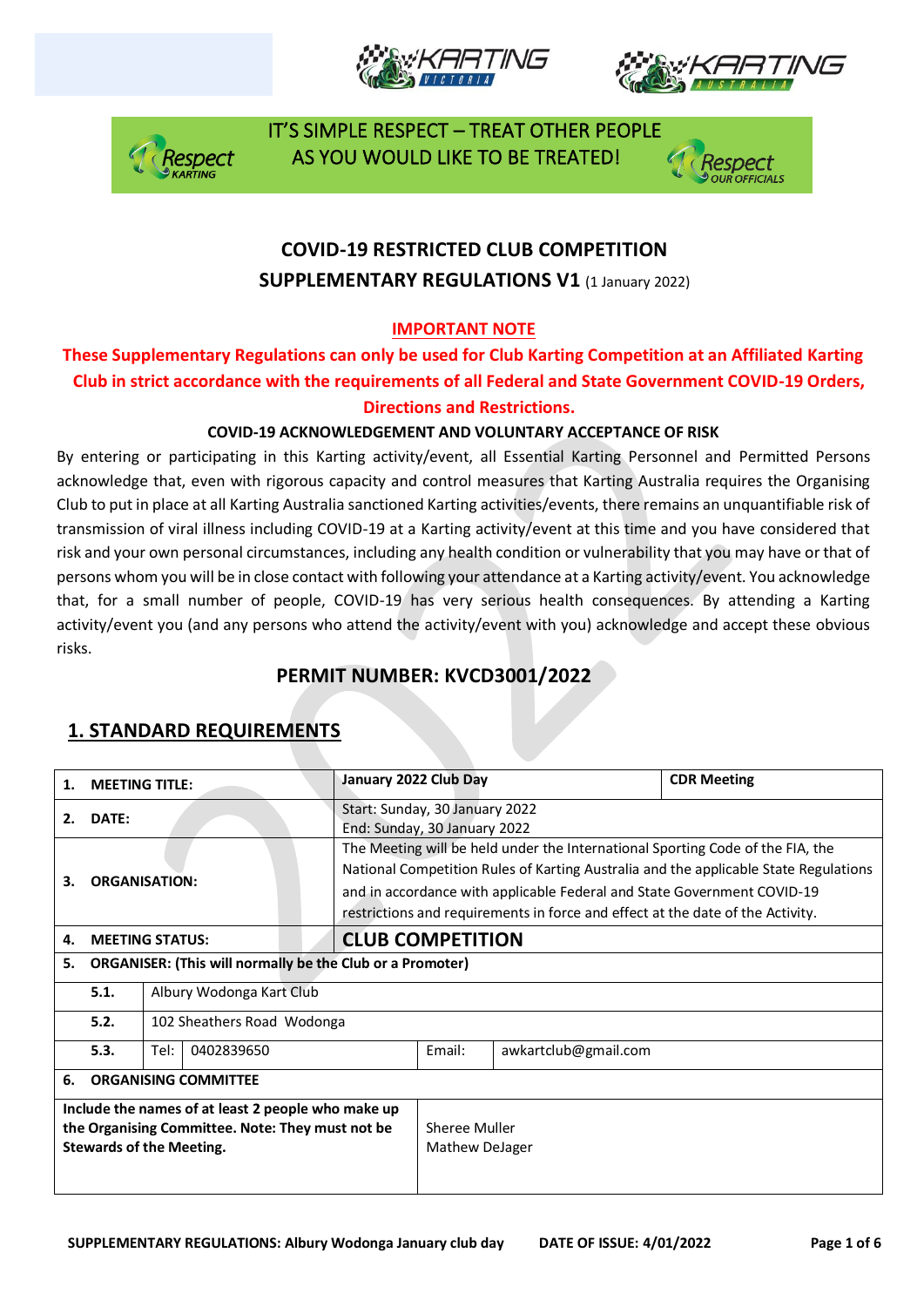





## IT'S SIMPLE RESPECT – TREAT OTHER PEOPLE Respect AS YOU WOULD LIKE TO BE TREATED!



| 7. ESSENTIAL OFFICIALS (Ref: General Rules Chapter 7 Rule 4 - "Essential Officials")                                                                     |                                                                 |  |  |  |
|----------------------------------------------------------------------------------------------------------------------------------------------------------|-----------------------------------------------------------------|--|--|--|
| <b>Stewards of The Meeting</b><br>Note: Chief Steward Must be Grade 3 or Higher                                                                          | James Reynolds (Chief Steward)                                  |  |  |  |
| Clerk of the Course                                                                                                                                      | John Reynolds                                                   |  |  |  |
| Note: Up to 35 Entries May be Grade 4 or Higher. More than 35 Entries* Must be Grade 3 or Higher<br>* See General Rules Chapter 7 Rule 4 Guidance Note 2 |                                                                 |  |  |  |
| <b>Chief Scrutineer:</b>                                                                                                                                 | Dave Galley                                                     |  |  |  |
| Chief Timekeeper:                                                                                                                                        | Sheree Muller                                                   |  |  |  |
| <b>Emergency and Medical Services:</b>                                                                                                                   | Albury Wodonga First Aid                                        |  |  |  |
| <b>OTHER OFFICIALS</b><br>8.                                                                                                                             |                                                                 |  |  |  |
| Assistant Clerk Of The Course:                                                                                                                           | John Robertson                                                  |  |  |  |
| <b>Starter</b>                                                                                                                                           | Clerk of course and assistants are judges of fact for the start |  |  |  |
| <b>Scales Marshal</b>                                                                                                                                    | Dave Galley                                                     |  |  |  |
| <b>CIRCUIT DETAILS</b><br>9.                                                                                                                             |                                                                 |  |  |  |
| <b>Circuit Name:</b>                                                                                                                                     | Wodonga Karting Complex                                         |  |  |  |
| <b>Circuit Address:</b>                                                                                                                                  | 102 Sheathers Road Wodonga Victoria                             |  |  |  |
| <b>Track Length:</b>                                                                                                                                     | 785 Metres (Old track Layout)                                   |  |  |  |
| <b>Direction Of Racing:</b>                                                                                                                              | Clockwise                                                       |  |  |  |
| <b>Track Density:</b>                                                                                                                                    | 36                                                              |  |  |  |
| <b>Notice Board:</b>                                                                                                                                     | Adjacent to Secretary's office                                  |  |  |  |
| <b>Stewards Office:</b>                                                                                                                                  | Adjacent to Secretary's office                                  |  |  |  |
| <b>Mechanical Breakdown Lane:</b>                                                                                                                        | Will be in use at this Meeting.                                 |  |  |  |
| Parc Fermé:                                                                                                                                              | Includes In grid, scales area, scales shed and tech shed.       |  |  |  |

#### **2. ADMINISTRATION**

| 1.                        | Anyone that holds a KA karting licence may compete at club events                                                                                                                                                                                                                            |
|---------------------------|----------------------------------------------------------------------------------------------------------------------------------------------------------------------------------------------------------------------------------------------------------------------------------------------|
| 2.                        | The Club must maintain a register of all permitted persons who enter the Circuit for the<br>Event.                                                                                                                                                                                           |
| 3.                        | The number of entries in the Event is strictly limited by Government Directions/Orders.<br>Pre-entry for the Event is essential. There will be NO ENTRIES ACCEPTED ON THE DAY.                                                                                                               |
| <b>COMPETITION GROUPS</b> | The Competition Groups listed below are permitted to compete at this Meeting.<br>Competition Group names as listed in the 2022 Australian Karting Manual Competition<br>Rules Chapter 5 Rule 7 must be used.<br>See the Important Notes for Clubs About 4SS Racing (Class Rules, Chapter 20) |
| <b>Competition Group</b>  | <b>Eligible Classes for each Competition Group</b>                                                                                                                                                                                                                                           |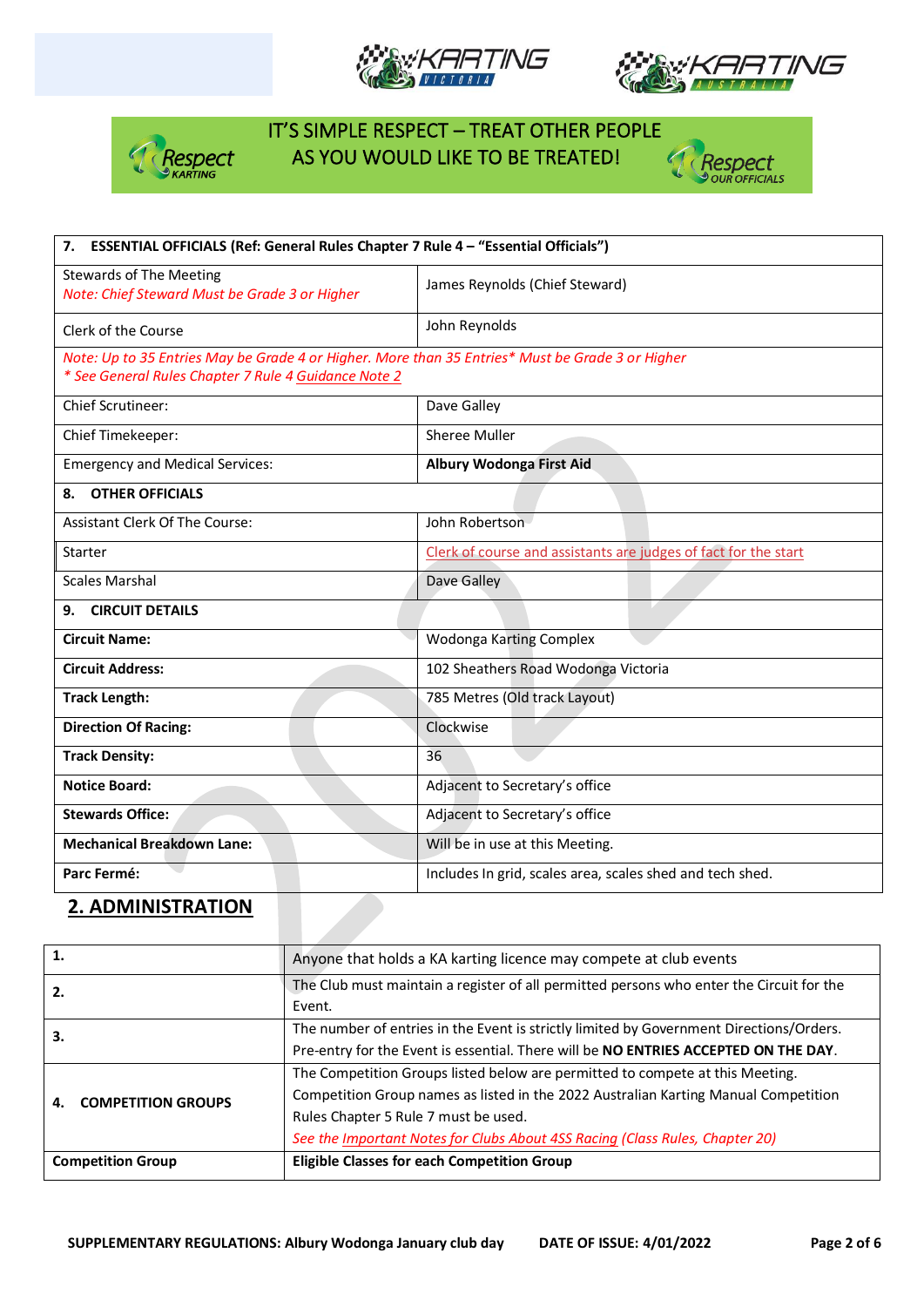





# IT'S SIMPLE RESPECT – TREAT OTHER PEOPLE **As SEP YOU WOULD LIKE TO BE TREATED!**



| Cadet                                                                                                                                 | Cadet 9   |                 | Cadet 12                         | Cadet 4SS       | <b>NOTE: Cadet 9 and Cadet 4SS MUST be</b><br>arranged behind Cadet 12. |                                                                                                                          |  |
|---------------------------------------------------------------------------------------------------------------------------------------|-----------|-----------------|----------------------------------|-----------------|-------------------------------------------------------------------------|--------------------------------------------------------------------------------------------------------------------------|--|
| <b>Junior (Lower Performance)</b>                                                                                                     | KA4       |                 | 4SS Junior                       | Yamaha          |                                                                         |                                                                                                                          |  |
| <b>Junior (Higher Performance)</b>                                                                                                    | KA3       |                 | KA <sub>2</sub>                  | Junior Max      | Junior Performance                                                      |                                                                                                                          |  |
|                                                                                                                                       |           |                 |                                  | 4SS             |                                                                         |                                                                                                                          |  |
| <b>Senior 4 Stroke</b>                                                                                                                |           | 4SS Senior      |                                  | Supermaxx       |                                                                         |                                                                                                                          |  |
| <b>Senior (Lower Performance)</b>                                                                                                     |           | KA4             |                                  | KA3             | Yamaha                                                                  | TaG 125 Restricted                                                                                                       |  |
| <b>Senior TaG</b>                                                                                                                     |           |                 | <b>TaG 125</b>                   |                 |                                                                         |                                                                                                                          |  |
| <b>Open Performance</b>                                                                                                               |           | KZ <sub>2</sub> |                                  | DD <sub>2</sub> | Gearbox                                                                 | Open Performance                                                                                                         |  |
| $\bullet$<br>(2) groups.                                                                                                              |           |                 |                                  |                 |                                                                         | Should any Competition Group reach 80% of the Track Density, the Classes in that Competition Group may be split into two |  |
| <b>ENTRIES</b><br>5.                                                                                                                  |           |                 |                                  |                 |                                                                         |                                                                                                                          |  |
| 2.1 ENTRIES OPEN:                                                                                                                     | 5/01/2022 |                 |                                  |                 |                                                                         |                                                                                                                          |  |
| 2.2 ENTRIES CLOSE:                                                                                                                    |           |                 |                                  |                 |                                                                         | A minimum of one (1) day prior to the commencement of the Meeting 11.59 Friday 28/01/2022                                |  |
|                                                                                                                                       |           |                 | <b>NO LATE ENTRIES ACCEPTED.</b> |                 |                                                                         |                                                                                                                          |  |
| <b>ENTRY FEE</b><br>6.                                                                                                                |           |                 |                                  |                 |                                                                         |                                                                                                                          |  |
| 3.1 The Entry Fee for each Competition Group at this Meeting including GST including the TDF levy is as follows:                      |           |                 |                                  |                 |                                                                         |                                                                                                                          |  |
| <b>Competition Group Name</b>                                                                                                         |           |                 | <b>Entry Fee</b>                 |                 |                                                                         |                                                                                                                          |  |
| All Groups                                                                                                                            |           |                 |                                  |                 |                                                                         | \$50                                                                                                                     |  |
| Second or Third Groups Entered                                                                                                        |           |                 |                                  |                 |                                                                         | \$35                                                                                                                     |  |
| <b>ENTRY PROCEDURE</b><br>7.                                                                                                          |           |                 |                                  |                 |                                                                         |                                                                                                                          |  |
| 4.1 Each Entry for this Meeting must be made using the CMS as follows:                                                                |           |                 |                                  |                 |                                                                         |                                                                                                                          |  |
| Log on to your driver information via http://www.karting.net.au/                                                                      |           |                 |                                  |                 |                                                                         |                                                                                                                          |  |
| Click on the licence and entries icon (top centre of the screen)                                                                      |           |                 |                                  |                 |                                                                         |                                                                                                                          |  |
| Click on the "Enter a Race Meeting" icon                                                                                              |           |                 |                                  |                 |                                                                         |                                                                                                                          |  |
| Enter your log on details<br>٠                                                                                                        |           |                 |                                  |                 |                                                                         |                                                                                                                          |  |
| Under 'My Details' functions, choose 'Pre Enter Race Meeting'                                                                         |           |                 |                                  |                 |                                                                         |                                                                                                                          |  |
| Choose the State in which the Meeting is being held                                                                                   |           |                 |                                  |                 |                                                                         |                                                                                                                          |  |
| Choose the Club who is the Organiser of the Meeting                                                                                   |           |                 |                                  |                 |                                                                         |                                                                                                                          |  |
| 4.2 Payment of the Entry Fee can be made as follows:                                                                                  |           |                 |                                  |                 |                                                                         |                                                                                                                          |  |
| Credit card Payments can be made via CMS using SecurePay ONLY                                                                         |           |                 |                                  |                 |                                                                         |                                                                                                                          |  |
| <b>MINIMUM ENTRIES</b><br>8.                                                                                                          |           |                 |                                  |                 |                                                                         |                                                                                                                          |  |
| 5.1 4 is the minimum number of pre-entries which must be received for each Competition Group.                                         |           |                 |                                  |                 |                                                                         |                                                                                                                          |  |
| 5.2 If insufficient entries are received for a Competition Group to form in its own right, the Competition Group must be consolidated |           |                 |                                  |                 |                                                                         |                                                                                                                          |  |
| in accordance with the Competition Rules Chapter $1 -$ Rule 9.                                                                        |           |                 |                                  |                 |                                                                         |                                                                                                                          |  |
| <b>BRING A MATE SESSION</b><br>9.                                                                                                     |           |                 |                                  |                 |                                                                         |                                                                                                                          |  |
| 6.1 A "Bring a Mate" session Will be conducted at this Meeting.                                                                       |           |                 |                                  |                 |                                                                         |                                                                                                                          |  |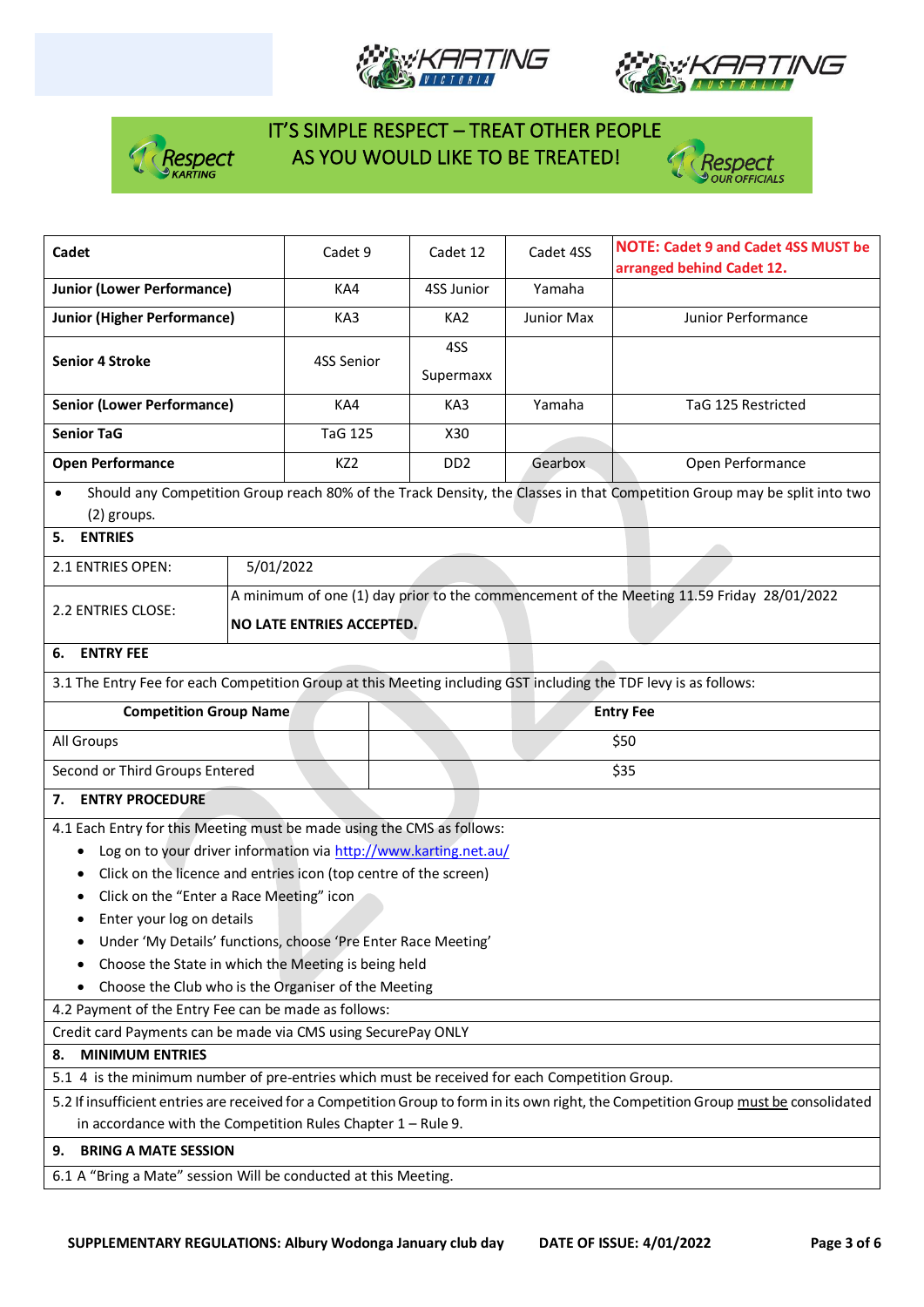





## IT'S SIMPLE RESPECT – TREAT OTHER PEOPLE espect AS YOU WOULD LIKE TO BE TREATED!



#### **10. TEAMS COMPETITION**

7.1 Teams Competition Will Not be conducted at this Meeting.

### **3. SPECIFIC COVID-19 RESTRICTION AND MITIGATION REQUIREMENTS**

| <b>COVIDSafe ACTION PLAN (When required at law)</b>                                                                                |                                                                                                                                                                                                                    |  |  |  |  |  |  |  |
|------------------------------------------------------------------------------------------------------------------------------------|--------------------------------------------------------------------------------------------------------------------------------------------------------------------------------------------------------------------|--|--|--|--|--|--|--|
| The Club has completed a COVIDSafe Action Plan and submitted it to the relevant State Government Department.                       |                                                                                                                                                                                                                    |  |  |  |  |  |  |  |
| All actions identified as being required to be done to create a COVIDSafe Event and Club facility must be carried out prior to and |                                                                                                                                                                                                                    |  |  |  |  |  |  |  |
| during the Event.                                                                                                                  |                                                                                                                                                                                                                    |  |  |  |  |  |  |  |
| 1.                                                                                                                                 | PERMITTED AND NON-PERMITTED PERSONS                                                                                                                                                                                |  |  |  |  |  |  |  |
|                                                                                                                                    | No person who has symptoms consistent with COVID-19 (this includes any fever, respiratory                                                                                                                          |  |  |  |  |  |  |  |
| 1.1.                                                                                                                               | symptoms, shortness of breath, sore throat, cough, lack of smell or fatigue) is permitted to attend                                                                                                                |  |  |  |  |  |  |  |
|                                                                                                                                    | the Circuit or participate in the Event.                                                                                                                                                                           |  |  |  |  |  |  |  |
|                                                                                                                                    | Any person who starts to feel unwell or to exhibit symptoms of COVID-19 during the Event must                                                                                                                      |  |  |  |  |  |  |  |
| 1.2.                                                                                                                               | immediately avoid contact with all persons at the Circuit and MUST IMMEDIATELY LEAVE the                                                                                                                           |  |  |  |  |  |  |  |
|                                                                                                                                    | Circuit.                                                                                                                                                                                                           |  |  |  |  |  |  |  |
|                                                                                                                                    |                                                                                                                                                                                                                    |  |  |  |  |  |  |  |
| 2.                                                                                                                                 | SOCIAL DISTANCING AND DENSITY REQUIRMENTS                                                                                                                                                                          |  |  |  |  |  |  |  |
| 2.1.                                                                                                                               | Government prescribed Social Distancing measures must always be observed.                                                                                                                                          |  |  |  |  |  |  |  |
| 2.2.                                                                                                                               | The use by Permitted Persons of any indoor facilities is strictly limited by the Density Quotient of the room as included                                                                                          |  |  |  |  |  |  |  |
|                                                                                                                                    | in the Club's COVIDSafe Action Plan.                                                                                                                                                                               |  |  |  |  |  |  |  |
| 2.3.                                                                                                                               | Food service provided at the Event must fully comply with<br>all<br>State Public Health<br>Authority<br>Orders/Directions/Regulations.<br>Hand Hygiene must be available at all food service outlets.<br>$\bullet$ |  |  |  |  |  |  |  |
|                                                                                                                                    |                                                                                                                                                                                                                    |  |  |  |  |  |  |  |
|                                                                                                                                    |                                                                                                                                                                                                                    |  |  |  |  |  |  |  |
|                                                                                                                                    | Regular cleaning in accordance with the Club's COVIDSafe Action Plan MUST be carried out throughout the Event.<br>$\bullet$                                                                                        |  |  |  |  |  |  |  |
| 3.                                                                                                                                 | <b>Check In Requirements</b>                                                                                                                                                                                       |  |  |  |  |  |  |  |
| 3.1                                                                                                                                | All Attendees MUST complete and submit the compulsory State Government issued QR Code Check-In upon arrival                                                                                                        |  |  |  |  |  |  |  |
|                                                                                                                                    | at the venue if required by the State or Federal Government.                                                                                                                                                       |  |  |  |  |  |  |  |
| 4.                                                                                                                                 | HYGIENE FACILITIES - TOILET/WASHROOM FACILITIES and HAND SANITISER                                                                                                                                                 |  |  |  |  |  |  |  |
| 4.1                                                                                                                                | The Club is required to provide facilities to ensure general and sensible hygiene practices are maintained.                                                                                                        |  |  |  |  |  |  |  |
| 4.2                                                                                                                                | Toilet and washroom facilities at the Circuit must be open and available for use.                                                                                                                                  |  |  |  |  |  |  |  |
|                                                                                                                                    | Washroom facilities must be properly equipped with liquid soap, running water and either air hand driers or paper                                                                                                  |  |  |  |  |  |  |  |
|                                                                                                                                    | towels.                                                                                                                                                                                                            |  |  |  |  |  |  |  |
| 4.3                                                                                                                                | The toilets and washroom facilities must be cleaned at least once during the day or as otherwise required in                                                                                                       |  |  |  |  |  |  |  |
|                                                                                                                                    | accordance with the Club's COVIDSafe Action Plan                                                                                                                                                                   |  |  |  |  |  |  |  |
|                                                                                                                                    | It is strongly recommended that Essential Karting Personnel and Permitted Persons bring their own supply of hand                                                                                                   |  |  |  |  |  |  |  |
| 4.4                                                                                                                                | sanitiser for use in accordance with government recommendations in addition to hand sanitiser that is supplied by the                                                                                              |  |  |  |  |  |  |  |
|                                                                                                                                    | Club.                                                                                                                                                                                                              |  |  |  |  |  |  |  |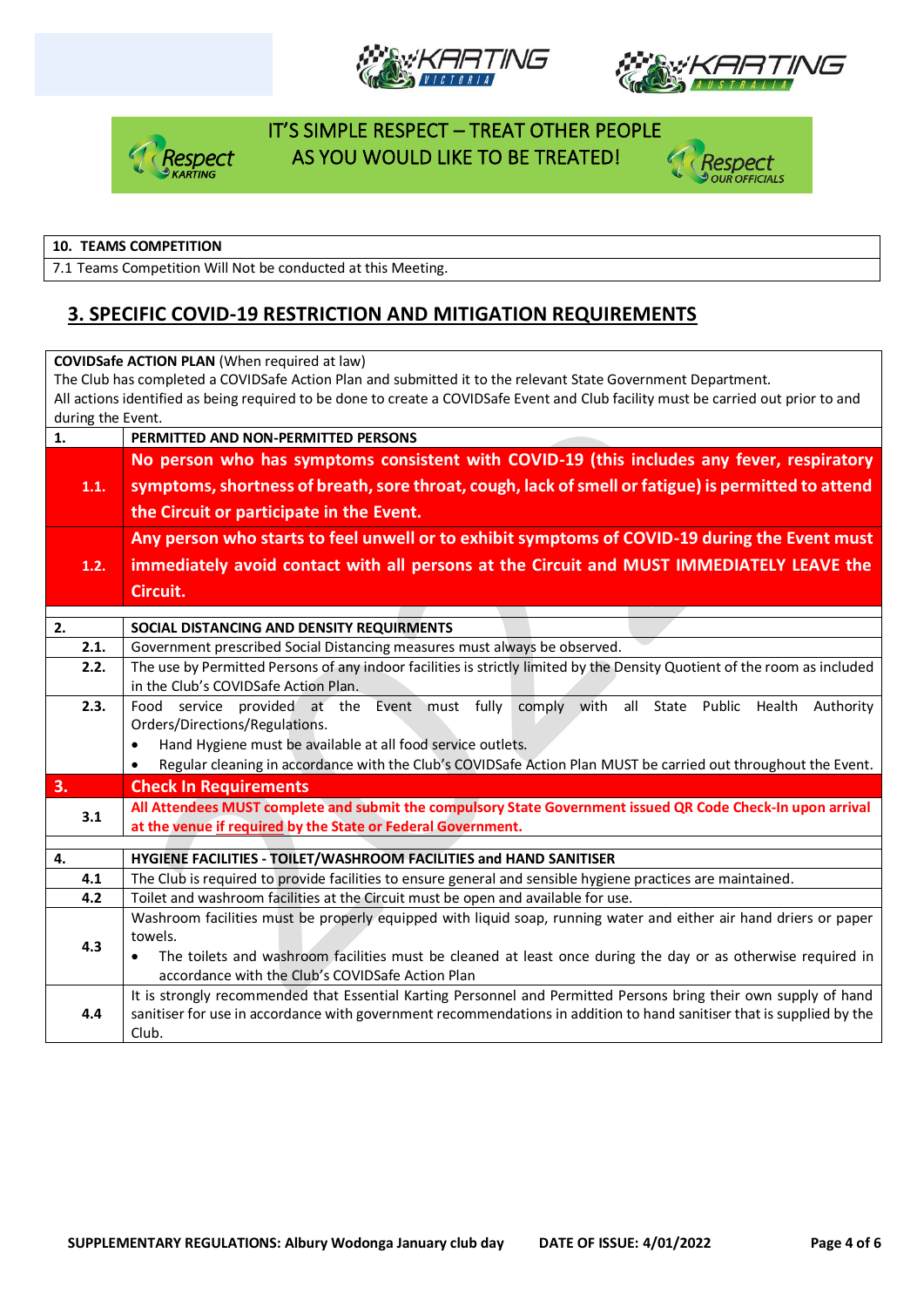





# IT'S SIMPLE RESPECT – TREAT OTHER PEOPLE **Respect** AS YOU WOULD LIKE TO BE TREATED!



### **4. COMPETITION**

| <b>FORMAT OF RACING - CLUB COMPETITION GROUPS</b><br>1. |                                                                                                                                                               |                                                                                                     |              |    |                                                                                                              |    |  |  |  |
|---------------------------------------------------------|---------------------------------------------------------------------------------------------------------------------------------------------------------------|-----------------------------------------------------------------------------------------------------|--------------|----|--------------------------------------------------------------------------------------------------------------|----|--|--|--|
| 1.1                                                     | <b>Practice</b>                                                                                                                                               | 2 Practice session/s of 10 minutes will be held.                                                    |              |    |                                                                                                              |    |  |  |  |
| 1.2                                                     | Qualifying                                                                                                                                                    | There Will be Timed Qualifying at this Event. There will be one (1) Qualifying session of 6 minutes |              |    |                                                                                                              |    |  |  |  |
|                                                         |                                                                                                                                                               |                                                                                                     |              |    | If Timed Qualifying occurs (Order of Karts on the grid must be random - no high/low numbers)                 |    |  |  |  |
| 1.3                                                     | The system of gridding will be in accordance with State Regulations - Club Competition Format No. 2<br><b>Heats &amp; Final</b>                               |                                                                                                     |              |    |                                                                                                              |    |  |  |  |
| <b>DISTANCES</b><br>2.                                  |                                                                                                                                                               |                                                                                                     |              |    |                                                                                                              |    |  |  |  |
| Heat 1                                                  |                                                                                                                                                               | 10                                                                                                  | Heat 2       | 10 | Heat 3                                                                                                       | 10 |  |  |  |
|                                                         |                                                                                                                                                               |                                                                                                     | <b>Final</b> | 12 |                                                                                                              |    |  |  |  |
| 3.                                                      | <b>ACCESS TO CIRCUIT</b>                                                                                                                                      |                                                                                                     |              |    |                                                                                                              |    |  |  |  |
| 3.1                                                     |                                                                                                                                                               | Competitors will be permitted to enter the Circuit from 7.00am on 30/01/2022                        |              |    |                                                                                                              |    |  |  |  |
| 4.                                                      | <b>DRIVERS BRIEFING</b>                                                                                                                                       |                                                                                                     |              |    |                                                                                                              |    |  |  |  |
| 4.1                                                     |                                                                                                                                                               |                                                                                                     |              |    | Drivers Briefing notes will be advised in an electronic format OR over the PA system to all Competitors. Any |    |  |  |  |
| 5.                                                      | <b>SCRUTINEERING</b>                                                                                                                                          | questions should be directed to the Chief Steward prior to the start of Competition.                |              |    |                                                                                                              |    |  |  |  |
|                                                         |                                                                                                                                                               |                                                                                                     |              |    |                                                                                                              |    |  |  |  |
| 5.1                                                     | All Competitors will be required to complete an electronic Scrutineering Form via the link below.<br>https://kartingaustralia.wufoo.com/forms/ke5irs90p046ov/ |                                                                                                     |              |    |                                                                                                              |    |  |  |  |
| 5.2                                                     |                                                                                                                                                               |                                                                                                     |              |    |                                                                                                              |    |  |  |  |
|                                                         | This form will be submitted to the Race Secretary in an electronic format.                                                                                    |                                                                                                     |              |    |                                                                                                              |    |  |  |  |
| 6.1                                                     | <b>FUEL</b><br>6.                                                                                                                                             |                                                                                                     |              |    |                                                                                                              |    |  |  |  |
|                                                         | PULP and E10 PULP are the only fuels permitted to be used at this Meeting.                                                                                    |                                                                                                     |              |    |                                                                                                              |    |  |  |  |
|                                                         | Control Fuel Will Not be used at this Meeting.<br>6.2                                                                                                         |                                                                                                     |              |    |                                                                                                              |    |  |  |  |
| <b>TIMETABLE</b><br>7.                                  |                                                                                                                                                               |                                                                                                     |              |    |                                                                                                              |    |  |  |  |
| 7.1                                                     | Sunday 30/01/2022                                                                                                                                             |                                                                                                     |              |    |                                                                                                              |    |  |  |  |
|                                                         |                                                                                                                                                               | <b>TIME</b>                                                                                         |              |    | <b>ACTIVITY</b>                                                                                              |    |  |  |  |
| a)                                                      | 7.00am                                                                                                                                                        |                                                                                                     |              |    | Gates open                                                                                                   |    |  |  |  |
| b)                                                      | 8.00am                                                                                                                                                        |                                                                                                     |              |    | Canteen opens<br>Practice                                                                                    |    |  |  |  |
| c)                                                      | 8.00am                                                                                                                                                        |                                                                                                     |              |    |                                                                                                              |    |  |  |  |
| d)                                                      | 9.30am                                                                                                                                                        |                                                                                                     |              |    | Qualifying                                                                                                   |    |  |  |  |
| After practice<br>Racing<br>e)                          |                                                                                                                                                               |                                                                                                     |              |    |                                                                                                              |    |  |  |  |
| <b>TROPHIES AND PRIZES</b><br>8.                        |                                                                                                                                                               |                                                                                                     |              |    |                                                                                                              |    |  |  |  |
| 8.1                                                     | Trophies will be presented at the Meeting for $1^{st} 2^{nd}$ and $3^{rd}$ . Placings will be determined by All points accumulated                            |                                                                                                     |              |    |                                                                                                              |    |  |  |  |
|                                                         | during the day.                                                                                                                                               |                                                                                                     |              |    |                                                                                                              |    |  |  |  |